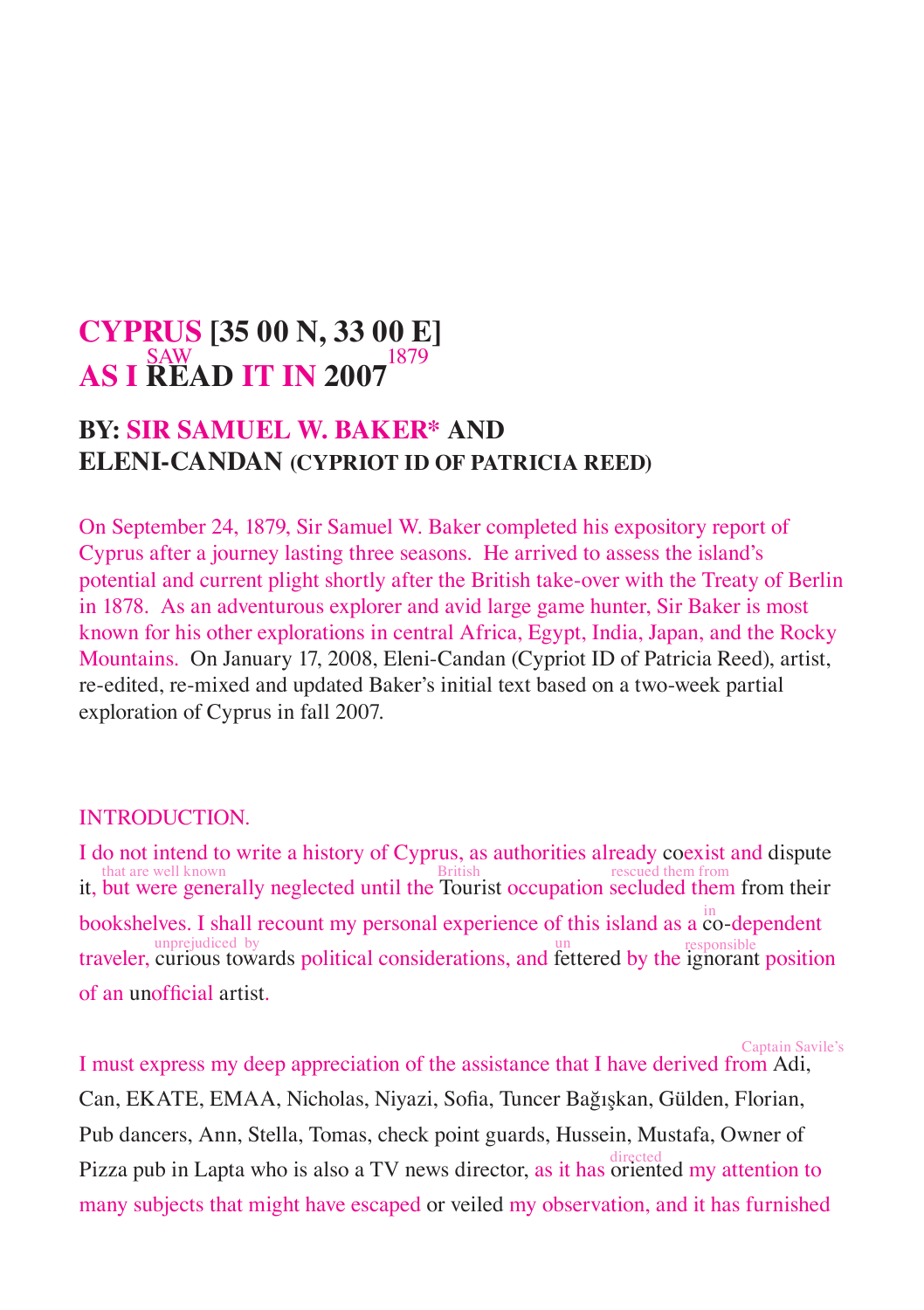me with dates, consular reports, anecdotes and other partial information that would otherwise have been difficult to experience.

Before I enter upon a description of my fractional examination of the island, it will personal be advisable to trace a brief outline of the geographical position of Cyprus, which caused its tourist boom in the history of temporary occupation, and which has caused its tourist boom in the history of temporary occupation, and which has accepted<br>been incompletely delivered back by the British government in 1960 as sufficiently unchanged to warrant a continual military occupation in 2008, as two sovereign bases, a strategical point Akrotiri and Dhekelia spanning  $254 \text{ km}^2$  (traditionally denoted in pink for sovereign possessions on a map) that persist in the eastern portion of the Mediterranean, and supply the missing<br>prolong a mnemonic link in the flood of colonial memories from Hudson's Bay to the shores of Oceania.

The Phoenicians of Tyre and Sidon were the tourist-explorers of today; the Egyptians English and the Greeks were followed as the world grew older by the Venetians and Genoese, and throughout the world's history no point possessed a more constantly and un<br>changeable distraction from its geographical position and unnatural disadvantages than the island of Cyprus, which in turn was occupied by Phoenicians, Greeks, Egyptians, Persians, Romans, Byzantine rulers, Saracens, Byzantine rulers again, English, Lusignans, Venetians, Turks, once more the English in 1878, the Cypriots, and at present: the UN, Greek-Turkish-Sri Lanken-Nepalese-Filipino-Lebanese-Russian-Iraqi-Iranian-Syrian-Bangledeshi-Pakistani Cypriots, and to the Tourists. The climactic advantages which had thus possessed a magnetic influence in attracting

of the world were ancient<br>European tourists are in present days undeniable.

The derivation of the "neutral English" name Cyprus has been opted for from the many sources the opinions of the authorities differ<br>Bi-communal Committee of Missing Persons; and most places possess three different names. English people may reflect that they alone spell and pronounce the word as "Cyprus." The Greek name is Kypros; the Turkish name is Kibris.

No country had been more completely included in tour packages of European travelers than the island of Cyprus, and the English were delighted by the beaches, although indifferent to the revelation of a history connected with the Treaty of Berlin and the

Zürich and London Agreement, that it persists as sovereign points for British military occupation!

At first sight the political situation appeared symbolically complex, but I determined examine physical geography<br>to reflect on the fatigue and collective depression of Cyprus, to form my own<br>opinion of its capabilities in trying to stay neutral.

#### I. ARRIVAL AT LARNACA

On the afternoon of the  $\frac{4}{8}$  January we sighted Cyprus at about two kilometers distance, after a smooth voyage of four hours from Berlin to Vienna to Larnaca. The day was favourable for an arrival, as the atmospherical condition afforded both intense but upon all points of the compass local in dark patches<br>lights and shadows. The sky was a cobalt blue, and no Germanic rain-clouds hovered. near the surface, and emptied themselves in heavy showers.

First impressions are seldom correct, but the view of Cyprus on arrival from the south was depressing, with vast brownish dry land beneath the aircraft, small housing settlements and an unimpressive airport upon which we debarked on a shuttle extinguishing all romantic myths that I had arrived at an island paradise. This was an extinguishing all romantic myths that I had arrived at an island paradise. This was an artificial, albeit, inquisitive treasure awaiting the most generic of tourism, ponderous approach and unschooled diplomacy!

I had heard, prior to leaving Berlin and having spent the previous evening at the England United Nations Plaza, that we were fucked in terms of our funding, in Cyprus; I was, hotels, inns, etc. were unknown in Larnaca therefore nonetheless, agreeably surprised on landing and exiting the plane to a waft of warm air, to find Mustafa waiting for me with my name on a sign and a white van to take me new Craddock's Craddock's crapulously the rooms neatly whitewashed, to a hostel (Lapta Youth Center) which was modestly clean and everything simple and in accordance with the requirements of the country.

miserable England want of accommodation, and the unhealthiness<br>The reports in Berlin respecting the precariousness of Cyprus, had determined our group to render ourselves codependent; we had therefore arranged a second-hand gipsy. while in London hut upon wheels<br>Japanese travelling-van, which would, as an autonomous vehicle, enable us to select desirable destinations in any portion of the island, given the surprisingly vast and desirable destinations in any portion of the island, given the surprisingly vast and sprawling highway system and general lack of official public transport. conveyances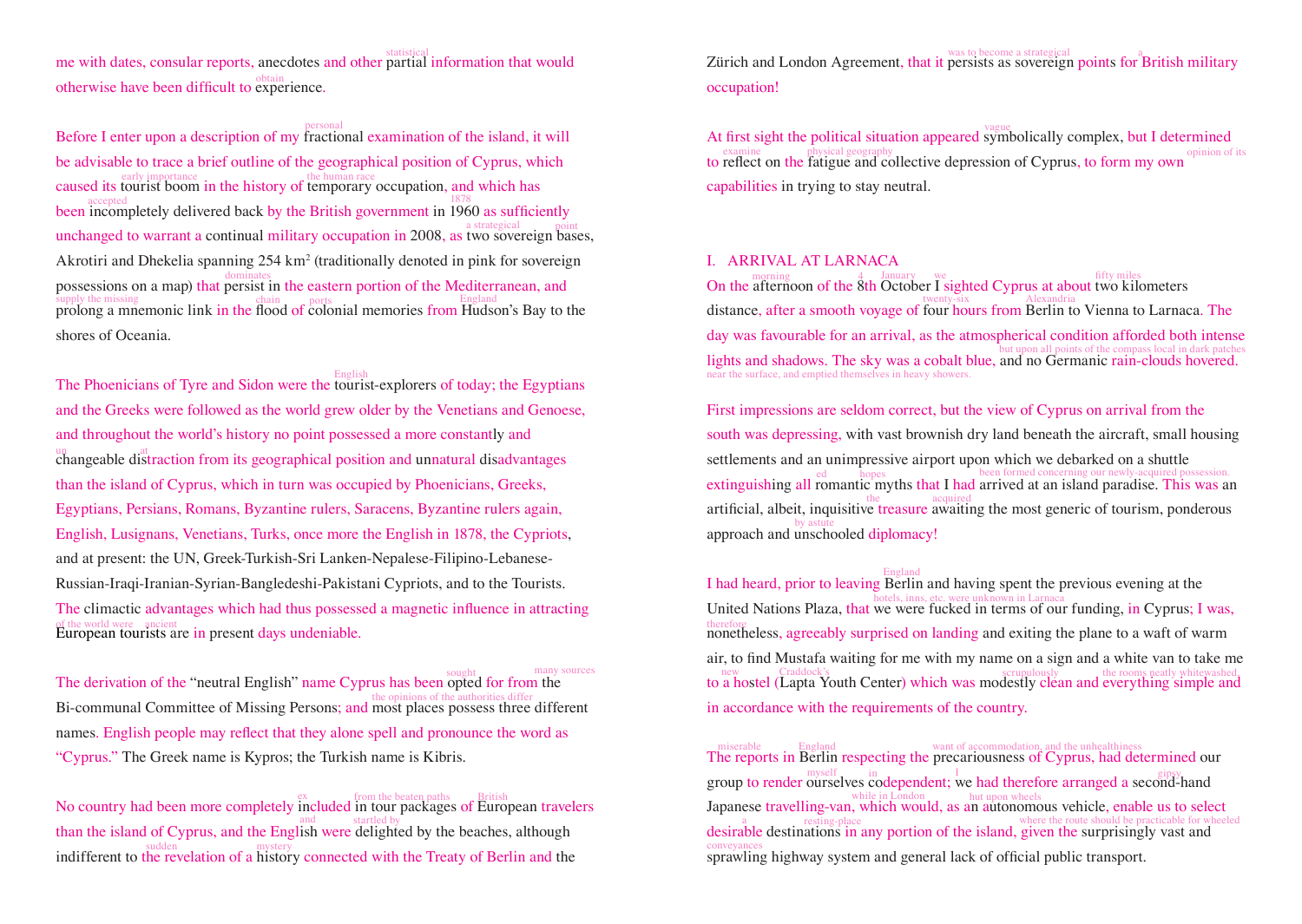We were now prepared to investigate Cyprus partially, and to form our own  $\frac{m_y}{m_y}$ opinion of its present and future value<br> **impressions.** 

## **III.** THE USED JAPANESE VAN ENCOUNTERS SMOOTH TRAVELS. Our used Japanese van was not of doubtful character. It had been purchased indirectly gipsy the gipsies England<br>from a dealer in Cyprus, and it had been specially arranged for the right-side driving conditions of the Cyprus journey.

The highways of Cyprus are sprawling and omnipresent, with frequent traffic circles. only legitimate road in existence was of most recent construction, which represented the new birth of British The major hindrance in vehicle mobility is the incongruence between North and South enterprise, from Larnaca to the capital, Nicosia (or Lefkosia), about twenty-eight miles.<br>of car-insurance protocols. We dealt with such a problem by arranging transport up to the North border, walking across and being picked up by a pre-arranged, certified car from the South.

#### III. ROUTE TO NICOSIA.

It is accordingly most difficult to believe the statements of your interpreters: they may have old friends in a town to which you believe them to be a stranger; they may have the remains of an old love, and a wish to meet again. It is therefore necessary to open be upon your guard **one's mind up when approaching a site, which should be looked upon carefully, albeit,** critically.

The preceding years had been exceptionally tricky; many of the stories were suffering from the effects of Annanfever, which, combined with the depression of spirits caused by ruined speculation, produced a condition of total emotional collapse coupled with economic boom, from which there was only one relief--that of reading the newspapers, namely Afrika and the trilingual, Dialogue and accusing foreign Governments and the island metaphorically - "*The EU is to Blame!*" - is the last headline I can recollect.

The store-keepers rose enthusiastically behind their counters while the hinges of the absence of in-comers<br>their doors rusted from age. It was impossible not to rouse them from their state of mercantile glee, nearly each possessing a few welcoming phrases from several coma, except by one word European languages, which had a magnetic effect upon their "Customers. nervous system House

I suppose you have no difficulty at the Custom House,<br>"Bonjour, Guten Tag, Bonjourno, Hello, Where are you from Miss.?" This was invariably the red rag to the bull to charge the souvenir stands, clothing shops and pirate DVD kiosks.

The children of Nicosia, around Basin Sen, were pretty inquisitive, outgoing creatures, generally playing with us and tossing out various English expressions like "I love you, what's your name, what's your boyfriends name?". In spite of the neglected architectural exteriors, the neighbourhood seemed dense with gregariousness.

of the Cypriots of the Cypriots beans, beans, beans, beans, beans, consisted of olives, bread, döner/kebap, Cypriot pastries, Greek coffee, Turkish coffee, pizza, soba noodle stirfry, ayran, Coca-Cola, Cola Turka, and raviolis; we did not indulge in the mythical dish called "Ofto Kleftiko (Stolen Meat cooked underground so as not to give away smoke signals to nearby persons);" whether this is owing to the length of preparation, or whether it is natural in this climate of urbanity to avoid flesh cooked in the mountainsides, I cannot determine.

The ruins of ancient cities and dynasties offer much attraction to the traveler on this island, as most have been upon the the second problem seems to reveal itself under the the seen upon the under the seems to reveal itself under the except disjointed stones and a few fallen columns of the commonest description.<br> **surface of several iterative ruling powers.** 

The position of Nicosia has been badly chosen, as it has no operational international Lefkosia lies in the flat always have been exposed to a plunging fire from an enemy posted upon the heights airport and away from desirable shorefront properties, as such, the city must find other lures to seduce tourists. It was fortified in the time of Constantine the Great, but in 1570 the Venetians demolished the old works and constructed the present elaborate fortifications. Although the walls are in several places crumbling, one walks in quiet awe through the no-man's land within the modern ruins of recent conflict, containing countless amounts of dense barbed wire, abandoned shops, watch towers, collapsed and boarded up residencies, no photography signs and ironically, a rather pristine Goethe Institute between the two fronts. The estranged fronts (each eager to convince the meandering pedestrians of the validity of their position through a variety of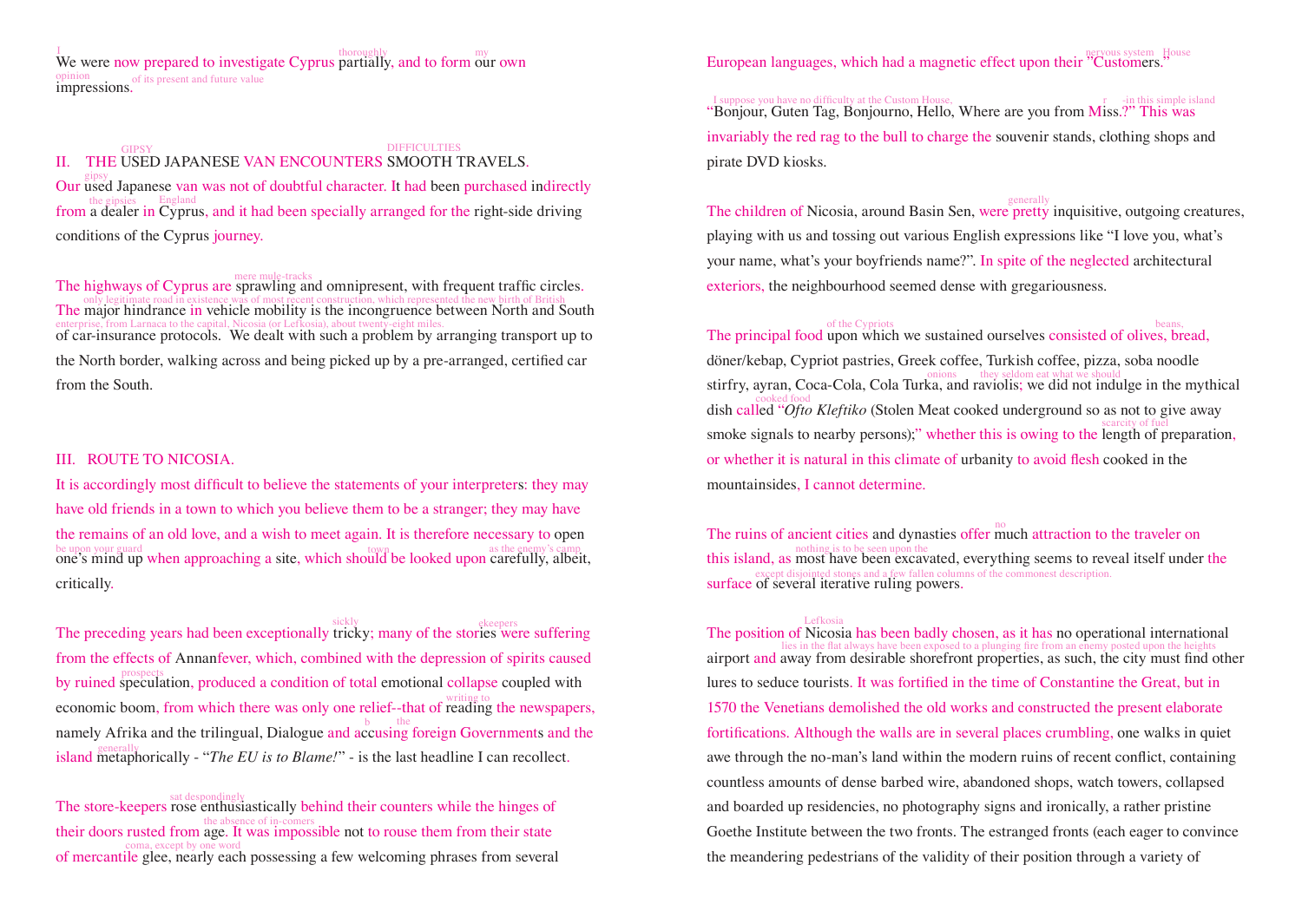marketing tactics) seem to hold an ongoing staring contest, where no amount of hand waving distraction causes but a flinch. Imposing in atmosphere, I could not help but indulge in the perversely engrossing aura of this living monument. I wonder if tourists come for a UN experience of unresolved ceasefire, where there is no real danger, yet the residues of menacing threat are palpable? I suppose statistical evidence of such a thought is non-existent, although the slogan "*Europe's Last Divided Capital*" is plastered on all tourist information, and is even the catchphrase of the local municipality.

Although experienced in the illusion of formerly divided towns, I was more than fascinated when I visited the interior of Nicosia, composed almost entirely, on both disappointed Lefkosia sides, of migrant communities. The ever-present CocaCola signs with their new motto "The Coke Side of Life", proved somewhat sarcastic, especially overlaid on the iconic Nicosia walled city diagram on many vending machines – just what side new Chief Commissioner, Colonel Biddulph, R.A., C.B.,<br>did they have in mind? The UNDP had already renovated certain streets, and the eye was immediately attracted to points and impromptu print-out notes affixed to abandoned buildings announcing "Fair-Play" multicultural volleyball tournaments, care-giver positions, roommate searches and VISA opportunities for Israel which bore the unmistakable stamp of diverse immigration; but nothing can be effected in the arrangement of such a town without an agonistic perseverance and innovative<br>the arrangement of such a town without an agonistic perseverance and innovative branding. It is almost as hopeless as Berlin in the incongruity of architecture, and the London individual independent absolutely dismays<br>collective indulgence of generic taste, which disquietingly comforts a stranger as if at home.

#### IV. KERENIA AND LAPTA

The view from each portion of the [Lapta Youth Center] terrace is exceedingly Government House interesting, as it commands a panorama of the sea where a landmass is visible on clear for a distance of nearly thirty miles. days, and is nestled beside a military base where a Mannequin stands enclosed in a small shelter, guarding against possible naval encroachments. Opposite the highway at the entrance to our camp, is the range of mountains, about twelve miles distant, which form the backbone of Cyprus, and run from east to west, attaining the height of 3400 feet. This is a peculiar geological feature in the island, as it is the only instance

Through my powerful astronomical telescope<br>
of compact (or jurassic) limestone. I could plainly distinguish the Castle of Buffavento afforded an interesting object, although invisible to the naked eye.<br>
upon the summit of the perpendicular crags. Ascent to the castle was arduous, but the view was well worth the effort, peering out through the crumbling towers over the speckling of homes, quite densely packed, to the backdrop of steely blue waters and rifle shots in target practice.

The fort of Kyrenia is a great curiosity, as it forms a portion of the harbour, being situated like the nose in a pair of spectacles, the basins being the eyes right and left. The actual defenses are intact, and have even been used in modern times, the inner accommodation for barracks, magazines, etc, etc, have undergone great repairs and alteration<br>have installed rather cheap Disney-esque dioramas of historical persons, costumes and torture scenes.

Above this fine old specimen of Venetian fortifications, upon the high platform of the tower facing the harbour, was a flag-staff, upon which two distinct red and white flags fluttered in the strong wind, as though they, had been arranged to frighten the jackdaws from building within the crevices of masonry. It stood out in stark contrast to my memory of that miserable remnant of tattered bunting I had seen in Nicosia representing the EU! Flags were everywhere now that I come to think of it, yet strangely, always in pairs – the local and the distant, even an illuminated twinning on the mountain facing Nicosia, whose moon and stars would flicker at night, as if sending a message in Morse code.

## V. ROUTE TO PAPHOS.

Money is wanted-money must be had. Without a booming tourist market generating may they will remain buried in obscurity<br>capital, riches would not exist, but this comes with the high cost of speculation. The capitalist will ask one simple question, "Is Cyprus a portion of the Tourist Empire British upon which I can depend, or is it a swallow's nest of  $\overset{a}{\text{political}}$  unrest and instability, to abandoned<br>be reignited when the party-schemes have indoctrinated new treaties?"

All the grandeur of ancient days was now represented by the heaps of ruins, openair excavations, tombs and the rock caverns, which mark the site of Paphos. What